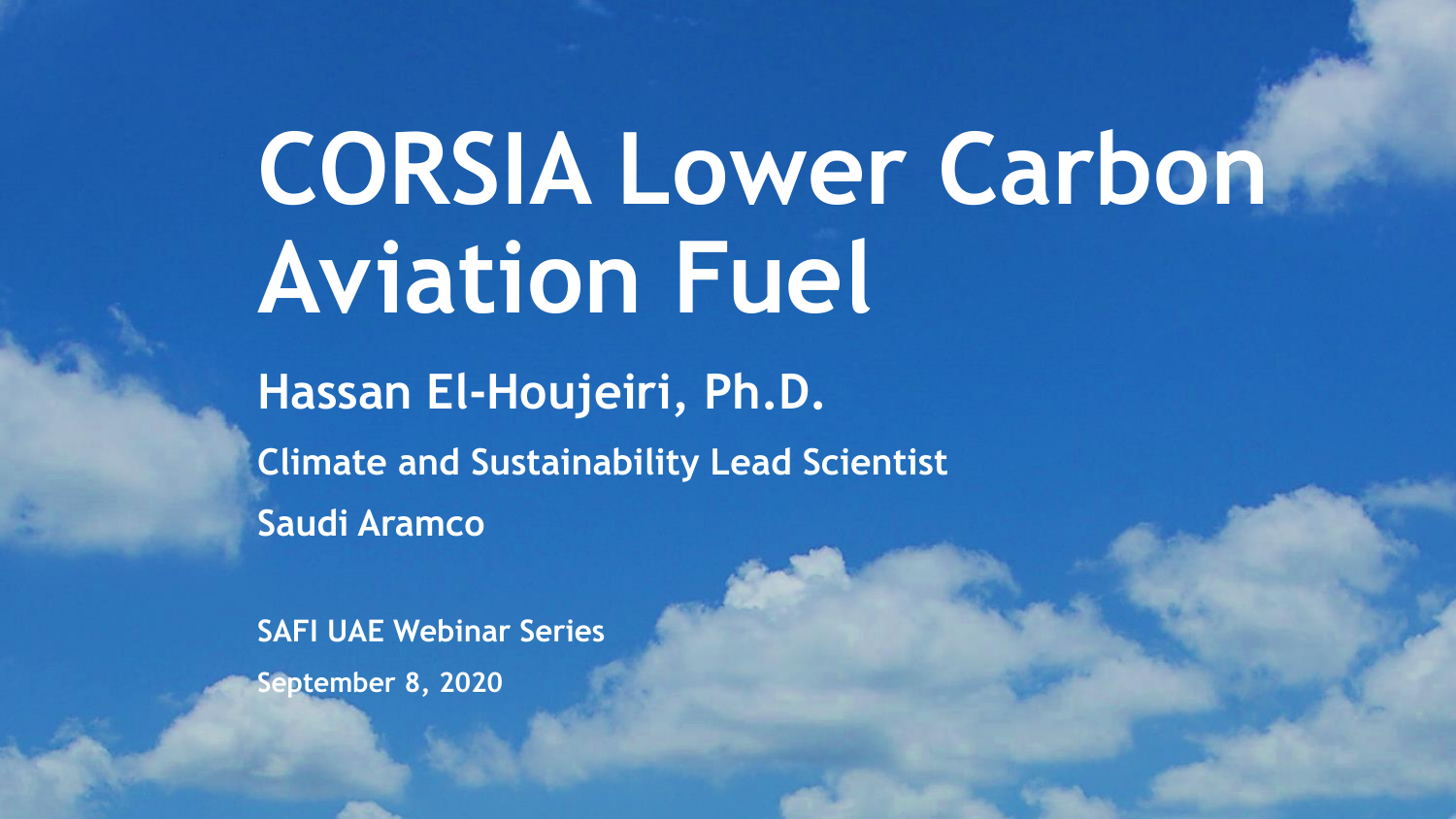# Objective

### Introduction to CORSIA Lower Carbon Aviation Fuel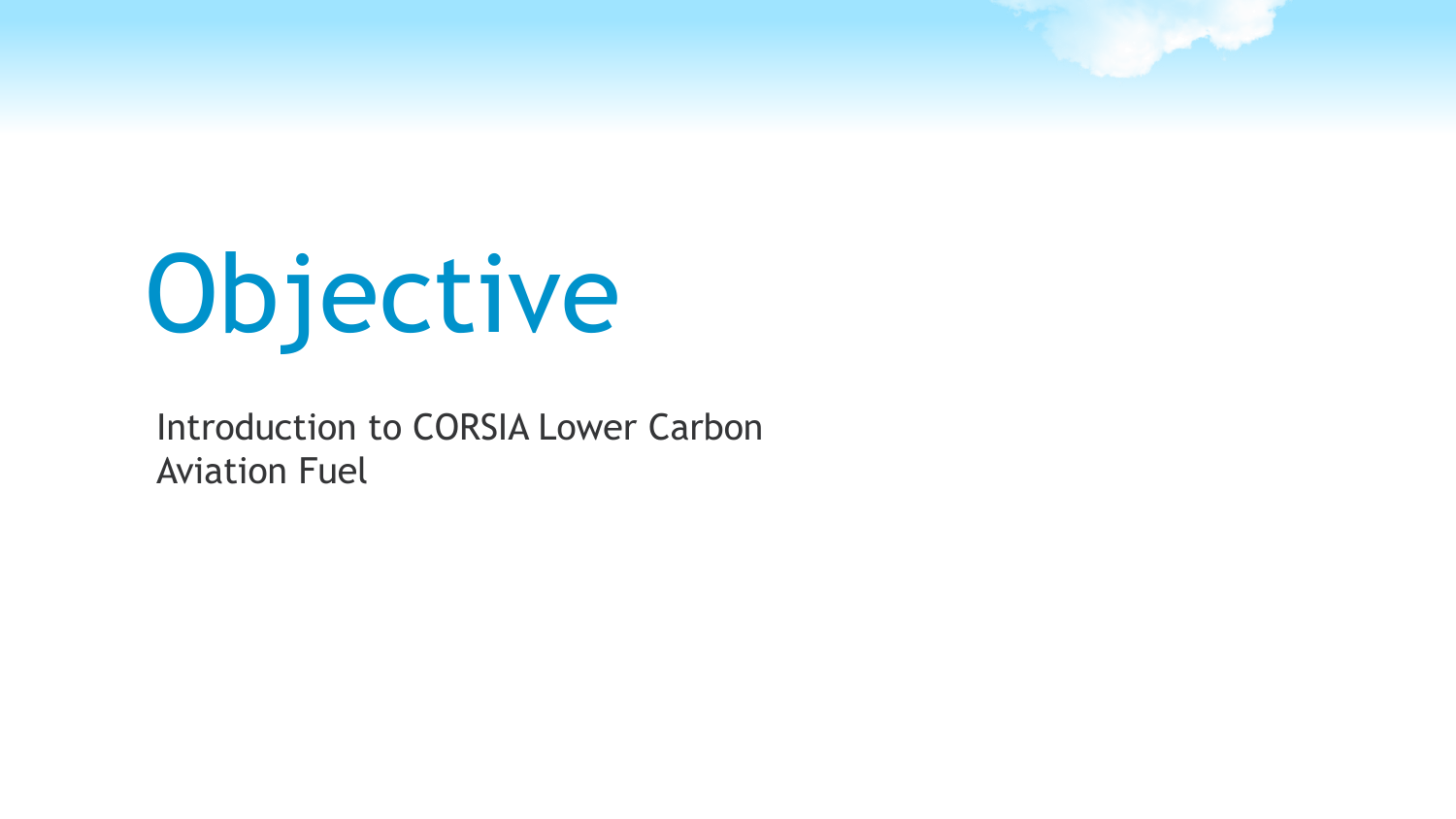## Carbon Offsetting and Reduction Scheme for International Aviation (CORSIA)

### **Significant efforts required**



**A scheme intended to offset annual increase in CO2 emissions from international civil aviation**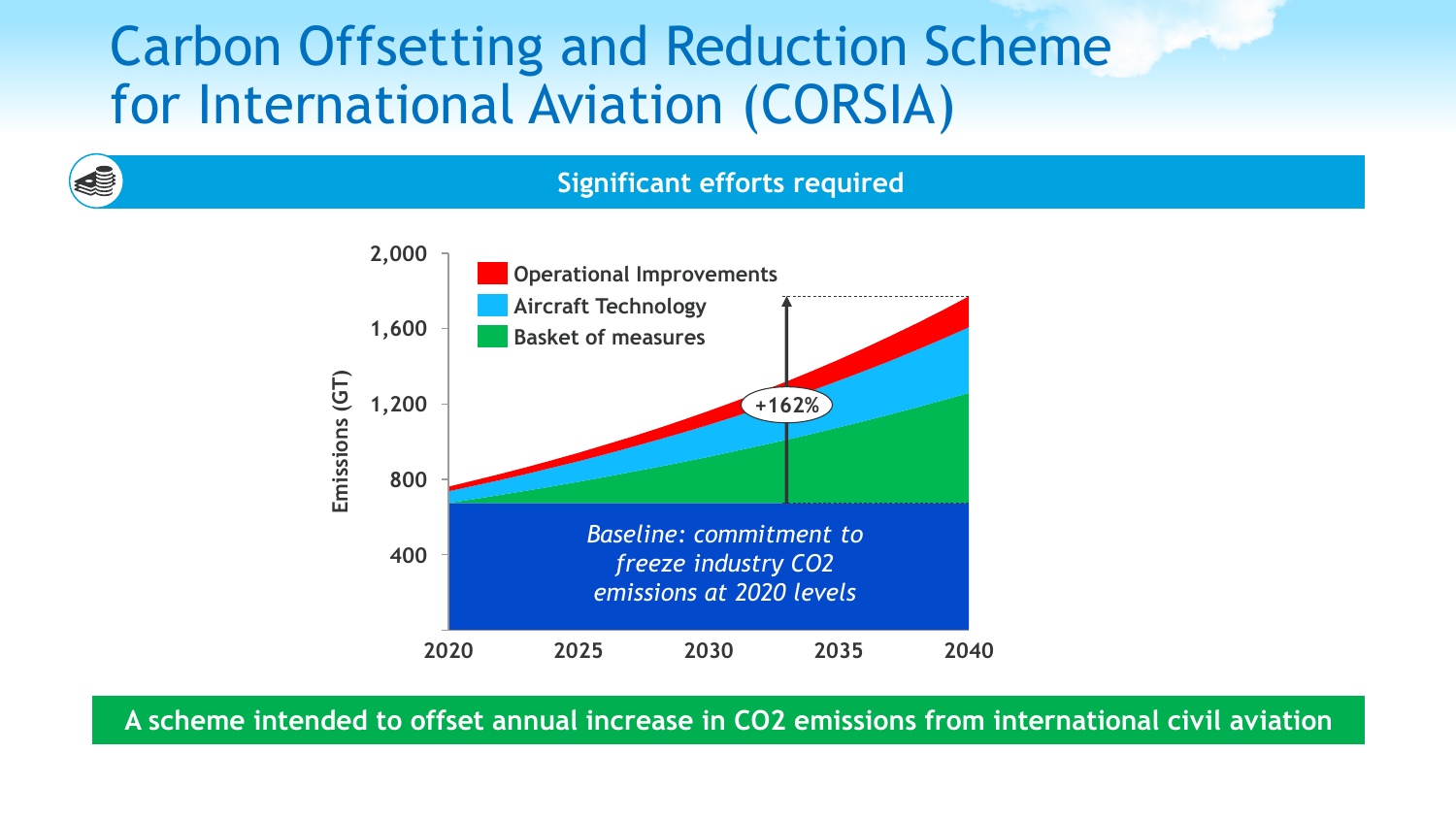## Basket of measures under CORSIA

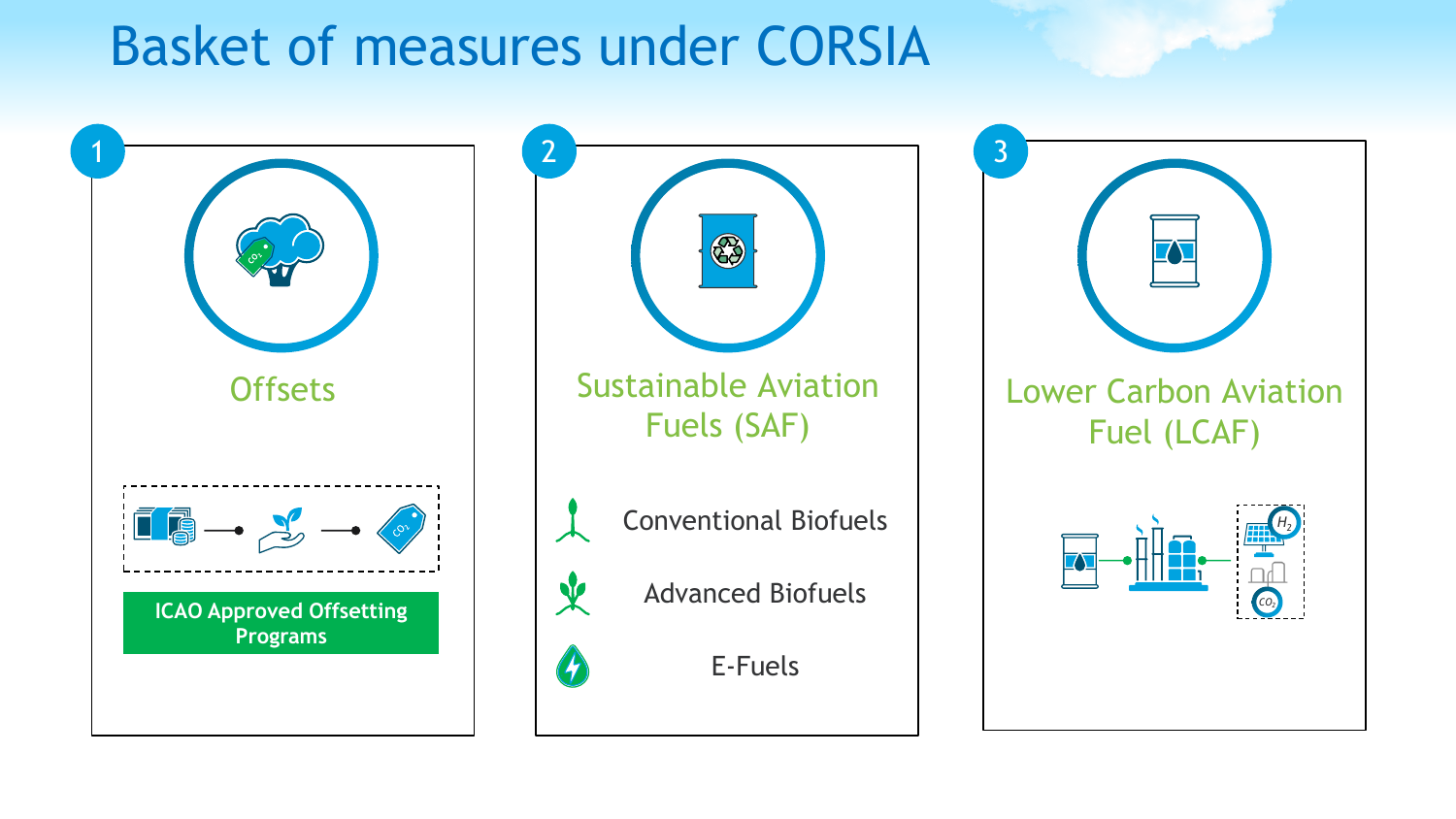#### **Main criteria: Minimum 10% GHG emissions reduction compared to conventional jet fuel**  $CO<sub>2</sub>$

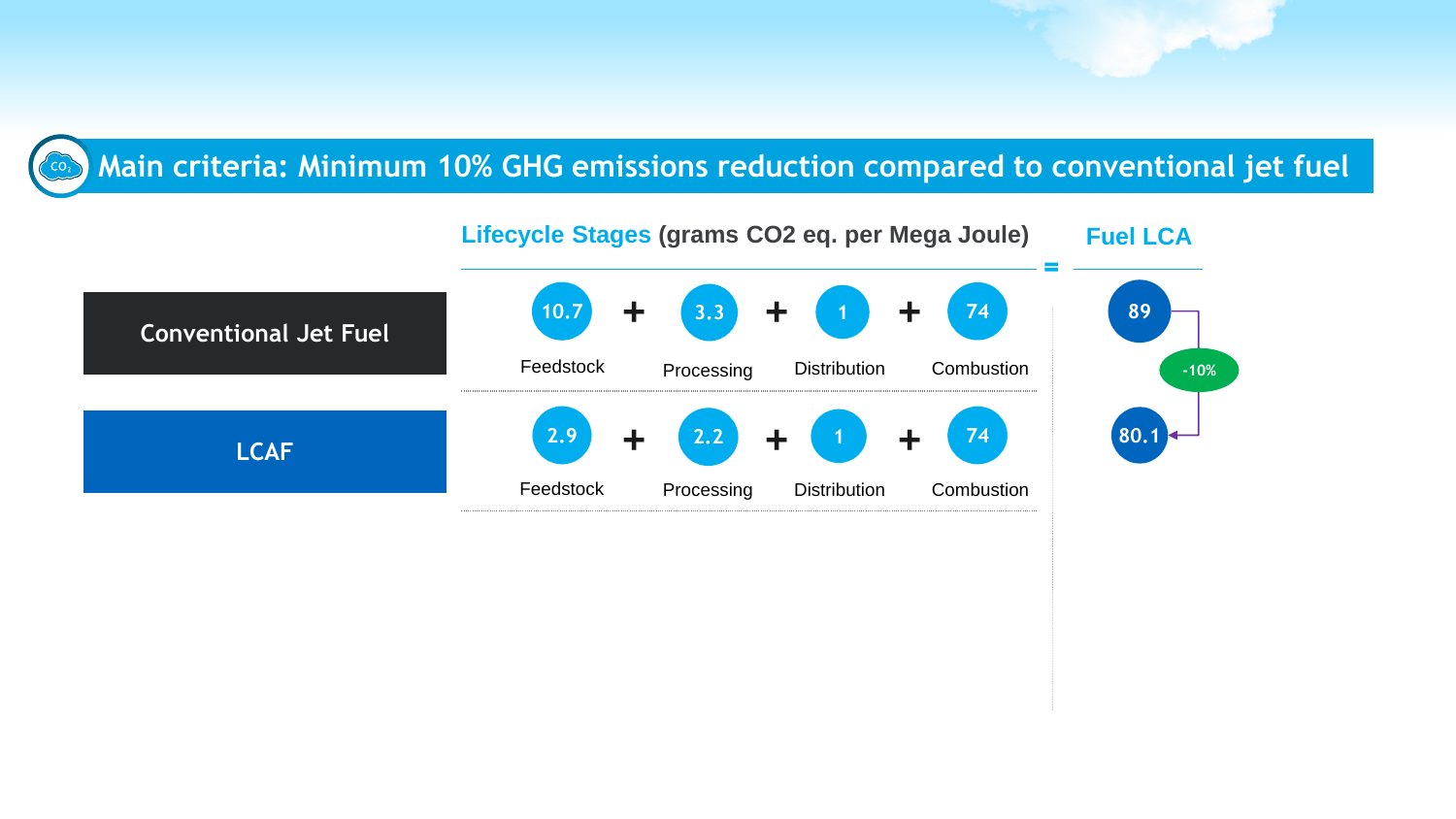#### **Main criteria: Minimum 10% GHG emissions reduction compared to conventional jet fuel**  $CO<sub>2</sub>$

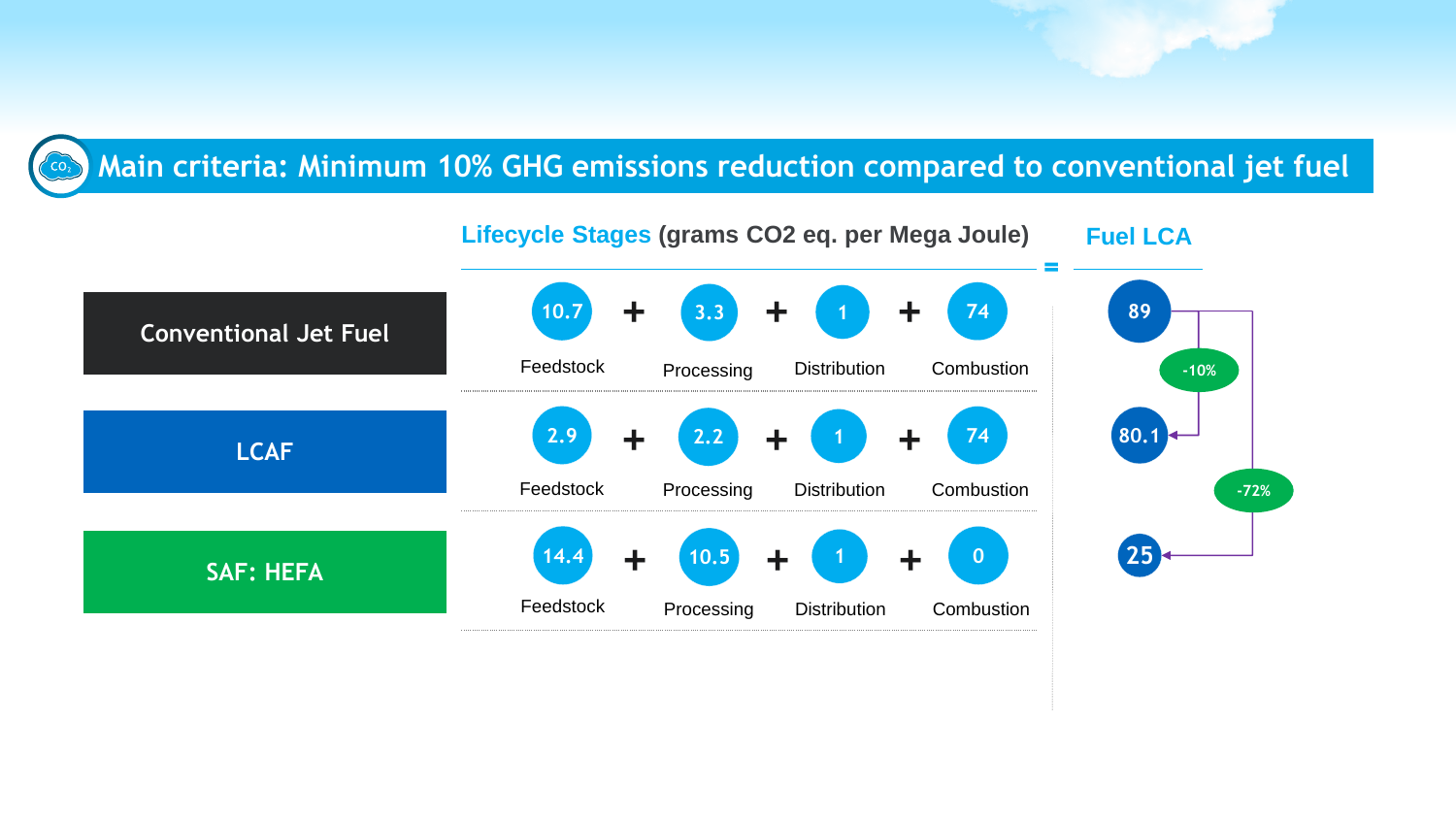### **Main criteria: Minimum 10% GHG emissions reduction compared to conventional jet fuel**  $\mathsf{CO_2}$